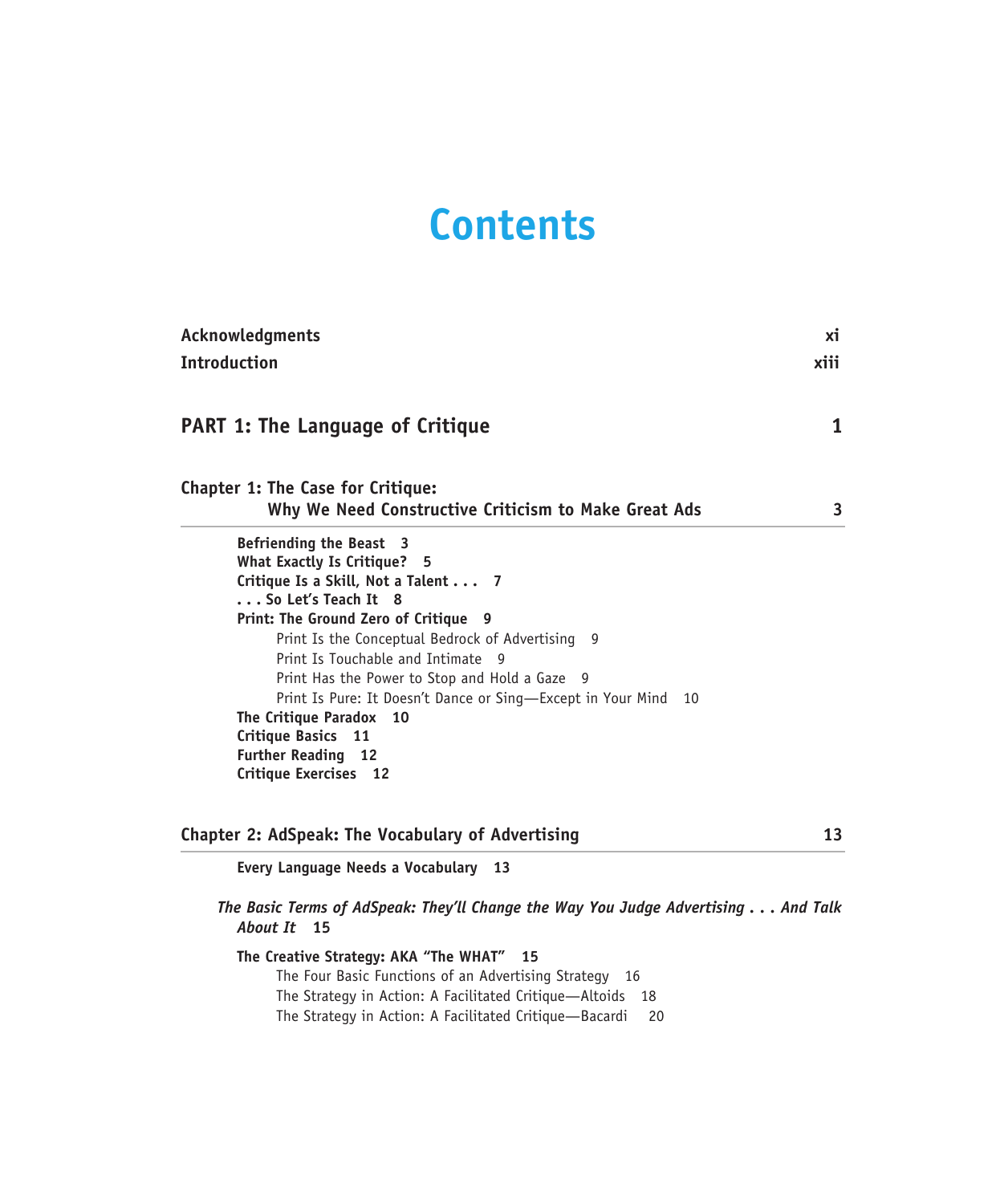| The Target Audience: AKA "The WHO" 23                              |    |
|--------------------------------------------------------------------|----|
| The Target Audience in Action: A Facilitated Critique—Dewar's 25   |    |
| The Concept: AKA "The HOW" 28                                      |    |
| The Concept in Action: A Facilitated Critique—American             |    |
| Floral Marketing Council 29                                        |    |
| Execution 29                                                       |    |
| The Execution in Action: A Facilitated Critique—Godiva 30          |    |
| Executional Study-Reese's Peanut Butter Cups 33                    |    |
| The Layout 37                                                      |    |
| Campaign 40                                                        |    |
| The Campaign in Action: A Facilitated Critique—California          |    |
| Milk Processor Board 41                                            |    |
| The Campaign in Action: A Facilitated Critique—Absolut 43          |    |
| The Campaign in Action: A Facilitated Critique—Bombay Sapphire Gin | 45 |
| Tagline 46                                                         |    |
| "Got Milk" Versus "Where's Your Milk Moustache?" 46                |    |
| "Just Do It" Versus "Planet Reebok" 49                             |    |

*The More Advanced Terms of AdSpeak: Sharpen Your Tongue . . .* **49** 

**Brand Identity and Equity 49 "Ownability" 51 Brand Personality 53 Page Personality 56 Demo: AKA "The Proof" 57 The Terms: A Cheat Sheet 59 Critique Exercises 60 Suggested Viewing 60 Suggested Reading 60** 

## **Chapter 3: AdErrors: When Good Ads Go Bad 61**

**AdError One: The Headline and the Visual Are Redundant or Disconnected 62**  Example: Cask & Cream 62 **AdError Two: Meaningless Gimmicks and Borrowed Interest 64**  Example: Oscar Meyer Bacon 65 **AdError Three: Using Spokespeople Who Are Irrelevant to the Product or Message 67**  Example: Sub-Zero 67 **AdError Four: Lack of Focus 69**  Example: Kitchen Basics 69 **AdError Five: The Page Is Overdeveloped and/or Poorly Planned 71**  Example: Conair 71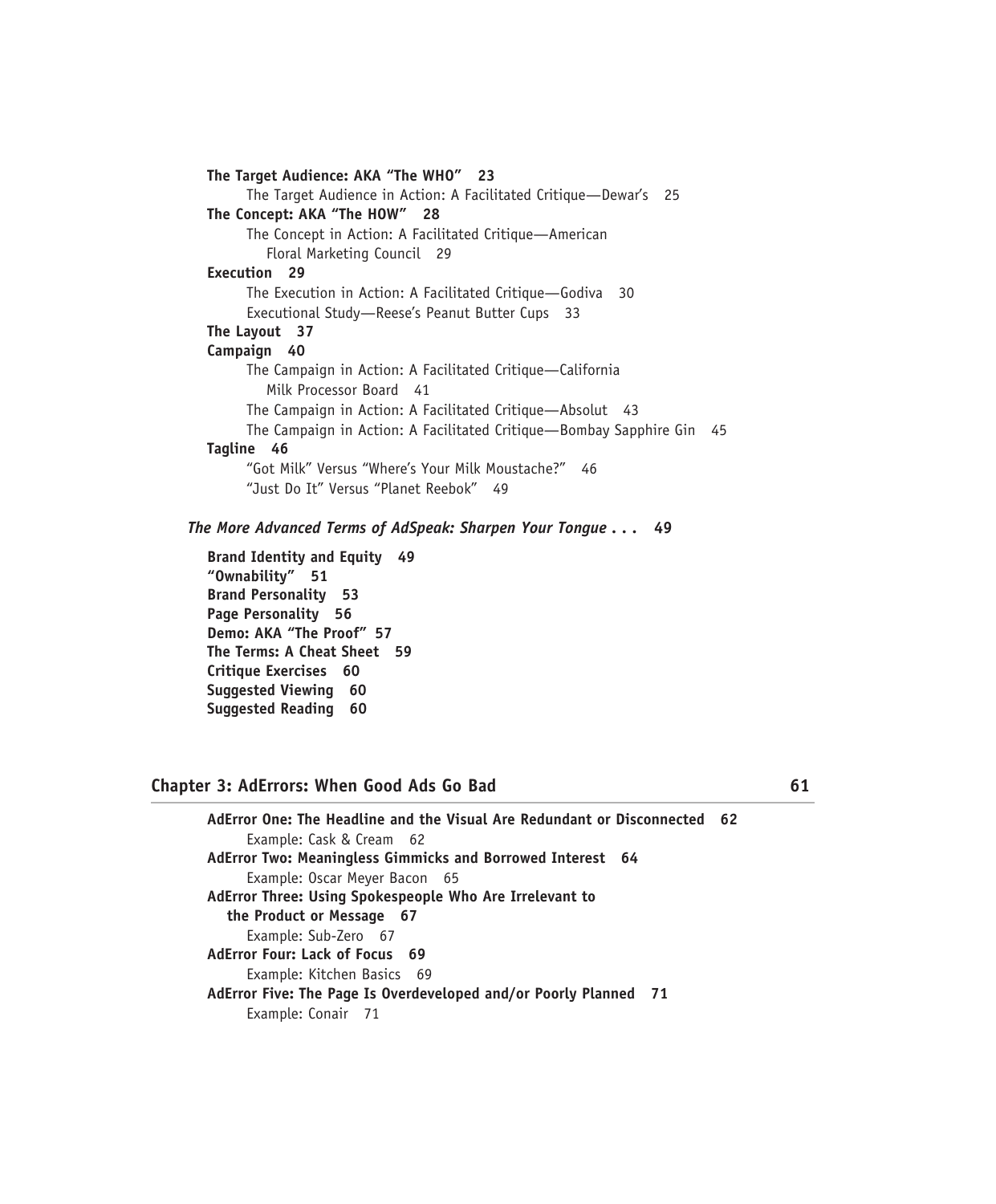```
AdError Six: Sacrificing Clarity for Cleverness 72 
     Example: Birds Eye 72 
AdError Seven: Overacknowledging Your Competition 73 
     Example: Smirnoff 73 
AdError Eight: Letting Your Strategy Show 75 
     Example: Myrtle Beach, South Carolina 75 
AdError Nine: Being Edgy for Its Own Sake 76 
     Example: Smith Micro 76 
AdError Ten: Huh? Using Pretzel Logic, Being Too Subtle or Obtuse 77 
     Example: Ricoh 77 
AdError Eleven: Forgetting About the Product 79 
     Example: Millstone Coffee 79 
AdError Twelve: Being Boring or Too Obvious 80 
     Examples: Northland Juice and Cetaphil 81 
AdError Thirteen: The Tonality and/or Visual Style Is Inconsistent 
  With the Product or Message 82 
     Example: NicoDerm 82 
Critique Exercises 83
```
#### **Chapter 4: AdAnalogy: How Art and Copy Play Together 85**

**Why Are Single-Panel Cartoons Funny? 85 Funny? Unfunny? How Cartoons Work 89 Headline Swap: How Print Ads Work 95 Critique Exercises 101 Suggested Reading 101 Great Collections of Single-Panel Cartoons 102** 

## **Chapter 5: The 360-Degree Critique: Being Digital, Going Viral, and Beyond 103**

**Defining Our Media Channels 105**  Print 105 Broadcast 105 Hybrids 106 Digital 107 Everything Else—Or That Catchall Category: "Alternative Media" 108 **Timeline and Traits of Media Channels 112 AdSpeak 360 114**  Case Study: The California Milk Processor Board's "Got Milk?" From Print to Television to Out-of-Home/Experiential 115 Case Study: Dove's "Real Beauty" Campaign: From Print to Television to Viral to Digital to Social Media 122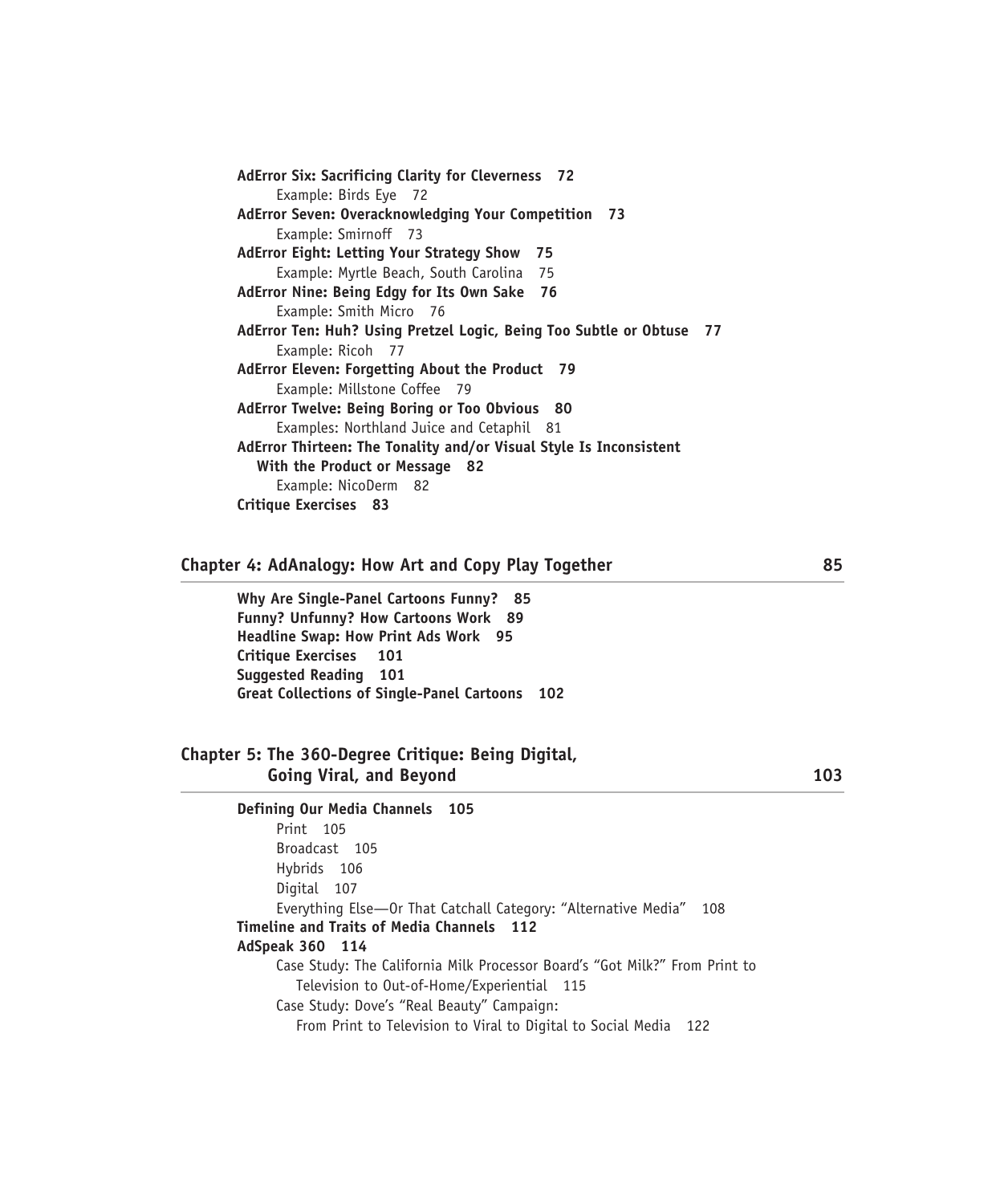Case Study: Old Spice's "Smell Like a Man, Man": TV to Social Media to Print 129 It's a 360-Degree World: Respect Your Media 134 **Critique Exercises 135 Find Out More 136** 

# **PART 2: Critique in Action** 137

## **Chapter 6: AdAlliances: Your Partners in Creating Great Advertising 139**

**The Dance 139 The Cast of Characters 139 Knee-Jerk Reactions to Those on the Other Side of the Table 141 Stories From the Combat Zone 144 Two Sides to Every Stereotype 147 Critique Exercises 149 Suggested Reading 149** 

## **Chapter 7: AdSpeak Up! Who Says What When 151**

**The Cast of Characters 151 The Basic Chronology of the Process 152**  Strategy 152 Concept 153 Execution 155 Layout 157 Production 158 **Critique Exercise—in Four Parts 159** 

### **Chapter 8: The Creative Team's Bill of Rights 161**

**The Creative Team's Bill of Rights: Eight Things Every Art Director and Copywriter Have a Right to Expect During the Presentation of Their Work 162**  Amendment One 162 Amendment Two 162 Amendment Three 163 Amendment Four 164 Amendment Five 165 Amendment Six 166 Amendment Seven 167 Amendment Eight 168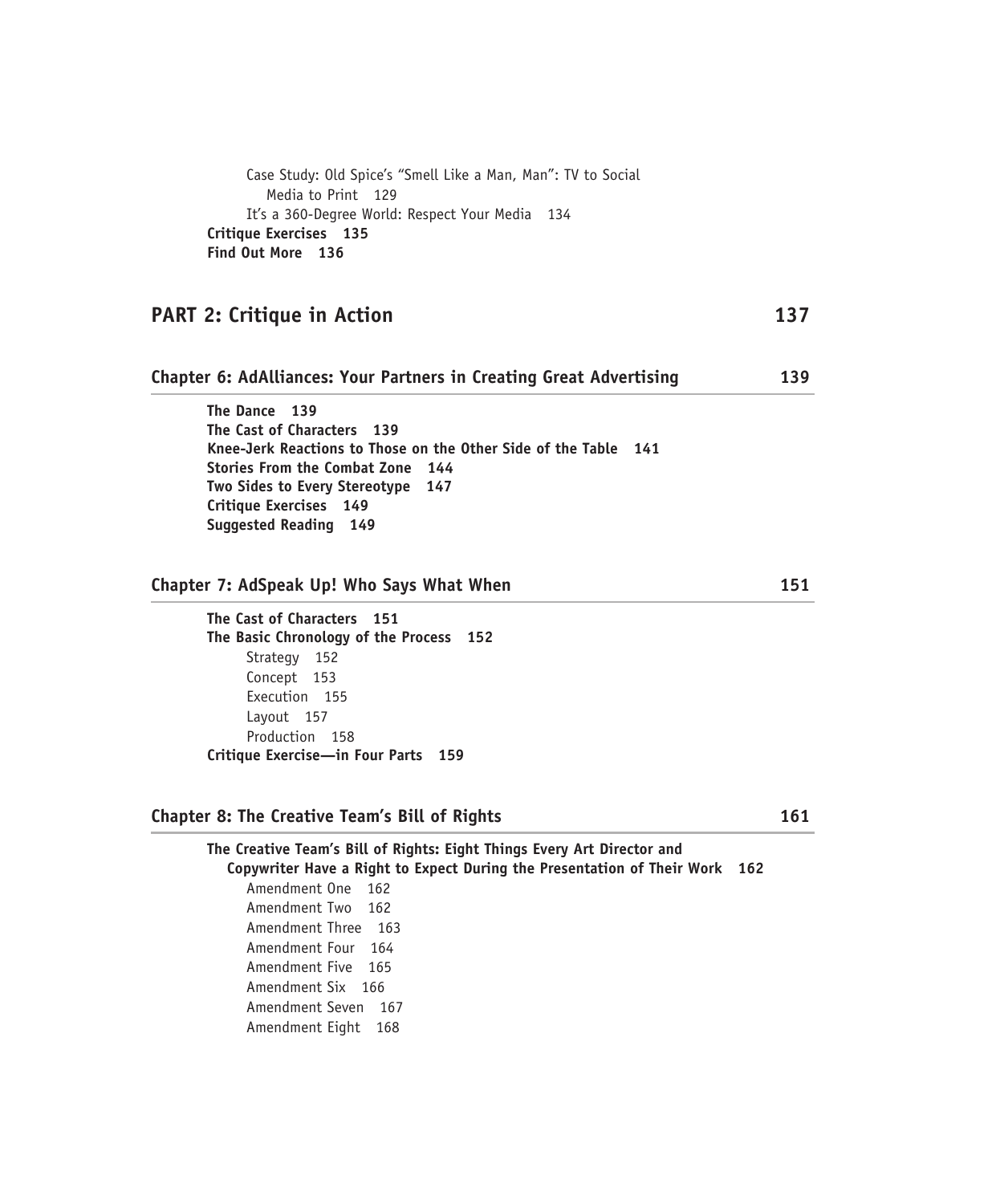**Recap 168 Critique Exercises 169** 

## **Chapter 9: The Client's Bill of Rights 171**

**The Client's Bill of Rights: Six Things Every Client Has a Right to Expect During a Creative Presentation 171**  Amendment One 171 Amendment Two 172 Amendment Three 173 Amendment Four 174 Amendment Five 175 Amendment Six 176 **Recap 177 Suggested Viewing 177 Critique Exercises 178** 

## **Chapter 10: Presentation Prep 179**  179

#### **Prior to the Meeting 179**

- 1. Agree on a reasonable timetable for creative development (or appreciate the constraints and consequent compromises of an unreasonable one) 179
- 2. Agree to provide significant information and insights at the *beginning* of the process instead of in drips and drabs *during* the process 180
- 3. Agree that unexpected discoveries happen . . . and schedules need to be adjusted accordingly 180
- 4. Agree on the explicit purpose of the meeting 180
- 5. Agree on the form that the presentation material will take 181
- 6. Agree on the limitations of the meeting 181
- 7. Make sure that everyone who will be attending the meeting is on the same page and has the same agenda 181
- 8. Walk in knowledgeable 182

**Recap 183** 

## **Suggested Reading 184**